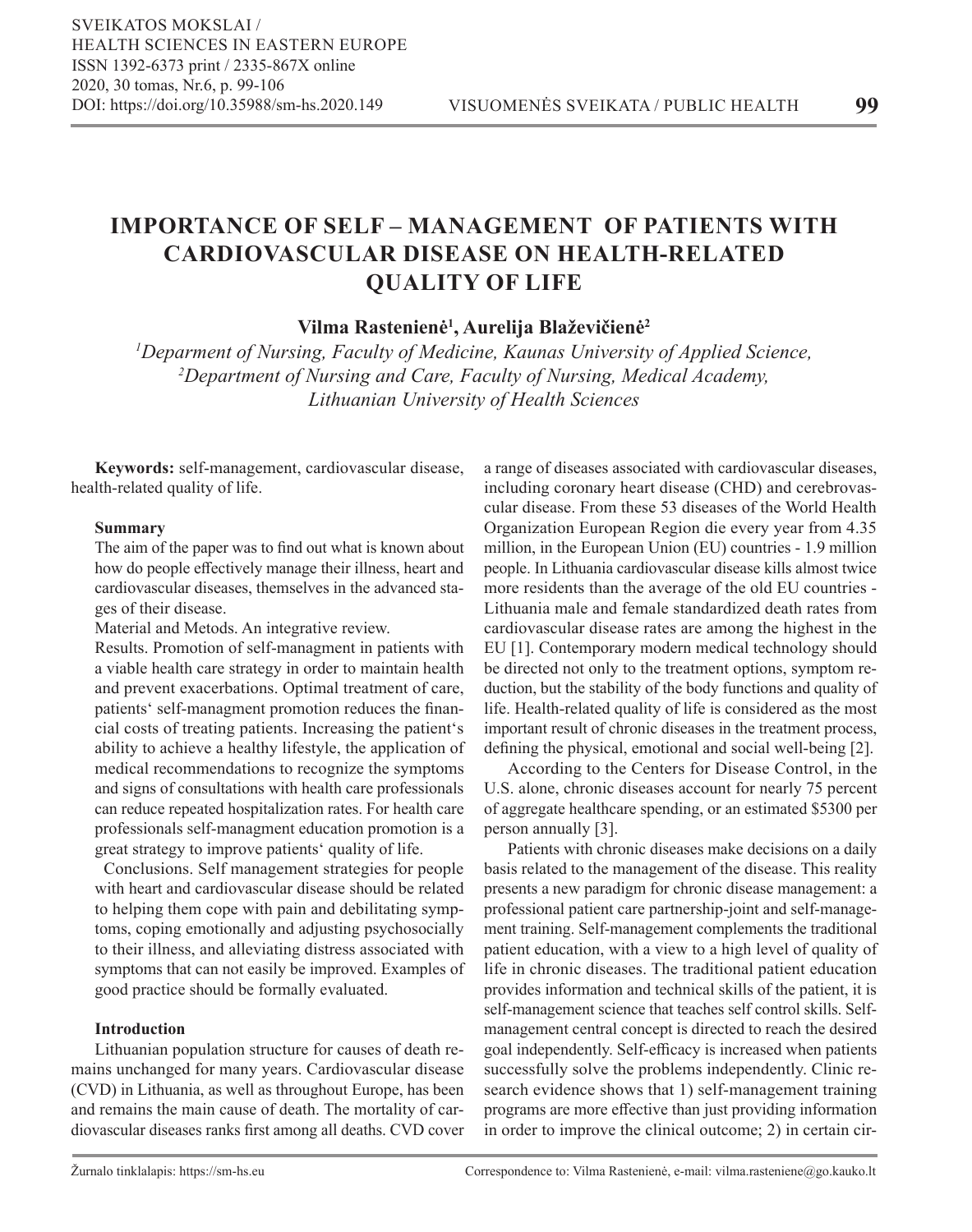cumstances, the self-management improves the performance and can reduce costs. And (3) the initial study brings together patients with chronic diseases, to improve results and reduce costs. Self-management can quickly become an integral part of high-quality primary care [4]. Koch et al. (2004) identified three self - management types: medical model, in which patients receive professional help in managing their health, follow the instructions; cooperation with healthcare professionals model, in which patients are actively involved in facilitating the support level selection; and self-model, which includes the patient's own activities [5].

#### **Methods**

An integrative review was chosen because it allowed the inclusion of studies with diverse methodologies (for example, qualitative and quantitative research) in the same review. Integrative reviews have the potential to generate a comprehensive understanding, based on separate research findings of problems related to self-management. The searches were limited to studies published during the period 2000-2020 m. The integrative review was split into the following phases: problem identification, literature search, data evaluation, data analysis and presentation of the results.

**Search strategy.** The search strategy combined MeSH headings and free search terms around self – management, heart and cardiovascular diseases, quality of life, pacient centered. Although only English papers were extracted, no geografical or methodological limitations were placed on the literature. This enabled the researchers to encapsulate as broad a picture as possible of the concept of self management in cardiovascular diseases. The majority of this were found in the health care databases PubMed, Medline, Cinahl, Google Scholar. Google Scholar however proved a useful adjunct to the traditional databases.The majority of grey literature was sourced via the internet using the search engine Google,

**Table 1.** Inclusion Criteria

but did not fit the inclusion criteria. Titles and abstracts of articles were reviewed, and studies were only included if they met the inclusion criteria outlined. Key, relevant web sites such as the Department of Health heart and cardiovascular diseases programme, Preventing Disease and death worldwide, ESC Guidelines for the diagnosis and treatment of acute and chronic heart failure were also searched. The search strategies yielded 54 articles. The agreement on the reviewers initial assessment on whether to include or exclude the articles these articles was 86 %.

**Aim and research questions.** The review specifically aimed to answer the following questions:

1. What self-management strategies enable patients to engage with their heart and cardiovascular diseases care?

2. How can self - managment in heart and cardiovascular diseases be improved? (Table 1).

### **Results**

What self-management strategies enable patients to engage with their heart and cardiovascular diseases care.

Quality of life is an important measure of disease affecting the treatment efficiency of human life psychological states. Cardiovascular diseases in clinical practice involves various aspects of quality of life: angina, heart failure symptoms reduction, limited physical activity promotion, physical weakness reduction of psychological stress associated with chronic stress reduction.

The Institute of Medicine has identified 6 domains of quality of care, including safety, effectiveness, patient-centered care, timely care, efficiency, and equitable care. According to the Medicare Patient Safety Monitoring System, between 2005 and 2011, adverse event rates in hospitalized patients declined for both myocardial infarction (from 5.0% to 3.7%) and congestive heart failure (from 3.7% to 2.7%) [6] (Table 2).

| Criteria                                                                                     | <b>Rationale</b>                                                                                                                                                                                          |
|----------------------------------------------------------------------------------------------|-----------------------------------------------------------------------------------------------------------------------------------------------------------------------------------------------------------|
| Published between 2000-2020                                                                  | It was necessary to put time limits on the review. It was also determined that<br>the mojority of self management research in heart and cardiovascular diseases<br>has been published during this period. |
| Self management behaviours used by patients with heart and cardiovas-<br>cular diseases      | The key focus of the review was to find out what self management strategies<br>patients used in heart and cardiovascular diseases care.                                                                   |
| Self management interventions related to heart and cardiovascular diseases                   | The literature on self management interventions may help to improve care<br>by changing practice                                                                                                          |
| Interventions or other studies with family members or health professionals<br>were included. | Patient experience is the focus of the review and findings.                                                                                                                                               |
|                                                                                              | Text other than Englich and Lithuanian was excluded                                                                                                                                                       |
| Englich and Lithuanian text                                                                  |                                                                                                                                                                                                           |
| Adults only                                                                                  | Heart and cardiovascular diseases care issues affecting children are different.                                                                                                                           |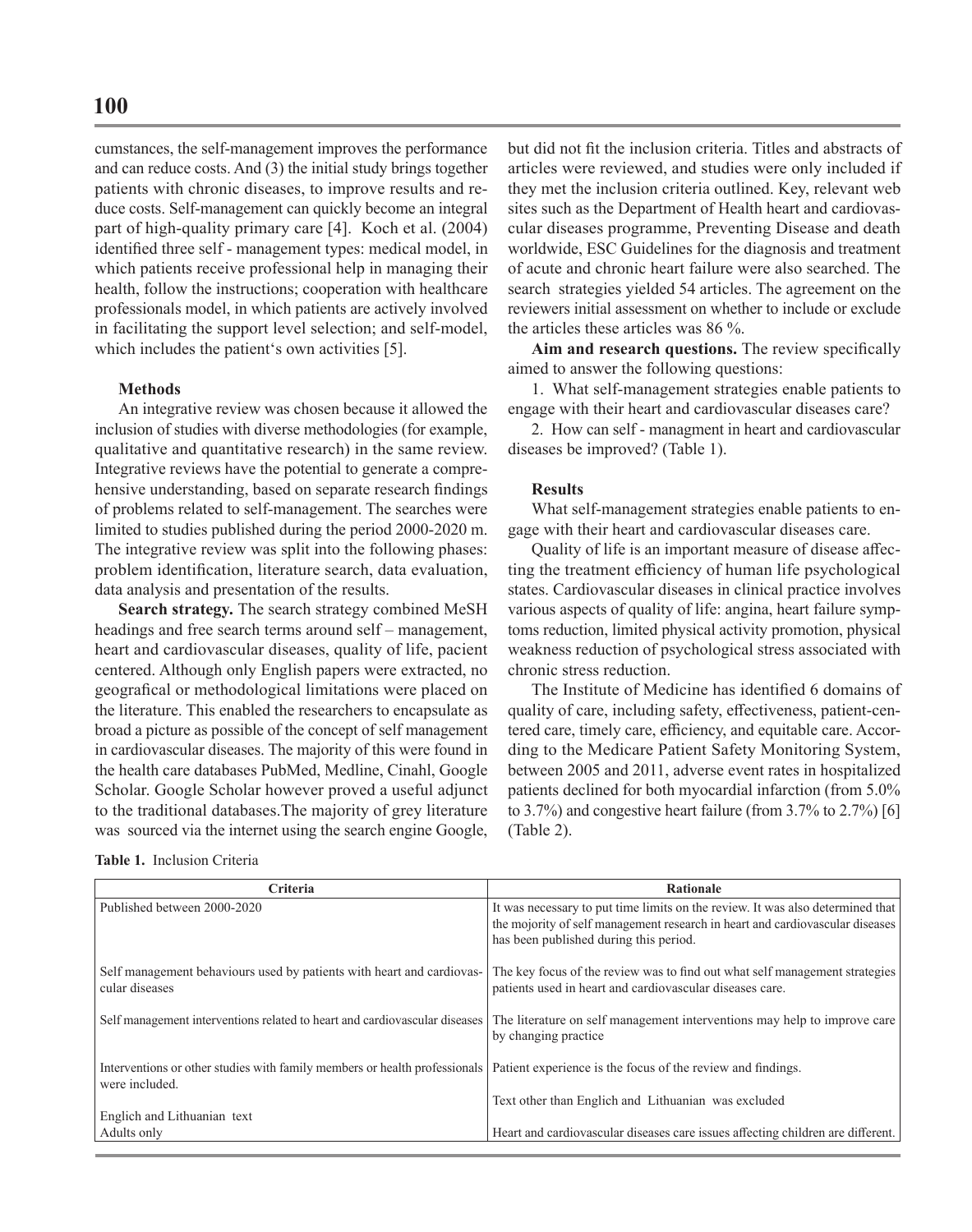Patients with cardiovascular disease are faced with the progress of the disease, treatment of uncertainty, uncertainty. According to research carried out, we can say that self-managment treatment in hospital shortens the time set for the results of patient-centered care, avoid ambiguity and complexity of the health care professionals and patient cooperation [16]. Regular monitoring reduces symptoms and prevent hospitalization, acute exacerbation of asthma symptoms, allows early diagnosis of heart failure complications. Patients with moderate levels of heart failure self-managment is an important factor in the daily peripheral edema, body weight, fatigue, shortness of breath normal physical activity during the night, and during exercise monitoring [17].

Health-related quality of life can be defined as a medical condition, a continuum, a continuous sequence comprising the patient's biological, physiological factors, symptoms, function, general health perception of well-being.

How can self - managment in heart and cardiovascular

| <b>Citation</b>                                                                                        | Intervention                                                                                                                                                                                                                                                                        | Description of the study                                                                                                                                                                                                                                                                                                                                                                                    | <b>Assessment methods</b>                                                                                                                                                                                                                                                                                                     | <b>Result</b>                                                                                                                                                                                                                                                                                                                                                                                              |
|--------------------------------------------------------------------------------------------------------|-------------------------------------------------------------------------------------------------------------------------------------------------------------------------------------------------------------------------------------------------------------------------------------|-------------------------------------------------------------------------------------------------------------------------------------------------------------------------------------------------------------------------------------------------------------------------------------------------------------------------------------------------------------------------------------------------------------|-------------------------------------------------------------------------------------------------------------------------------------------------------------------------------------------------------------------------------------------------------------------------------------------------------------------------------|------------------------------------------------------------------------------------------------------------------------------------------------------------------------------------------------------------------------------------------------------------------------------------------------------------------------------------------------------------------------------------------------------------|
|                                                                                                        |                                                                                                                                                                                                                                                                                     | population                                                                                                                                                                                                                                                                                                                                                                                                  |                                                                                                                                                                                                                                                                                                                               |                                                                                                                                                                                                                                                                                                                                                                                                            |
| Gonseth J, Guallar-<br>Castillón P, Banegas<br>JR, Rodriguez-Arta-<br>lejo F,<br>2004 [7]              | Computerised search of<br>MEDLINE (1966 to 31<br>August 2003) and EM-<br>BASE (1966 to 31 Au-<br>gust 2003). The Cochrane<br>Library was also sear-<br>ched, and reference lists<br>of review articles on the<br>topic, and of all relevant<br>studies identified, were<br>scanned. | Search and selection of<br>studies, data-extraction<br>using standardised forms,<br>and assessment of study<br>quality was performed by<br>two reviewers.                                                                                                                                                                                                                                                   | The end-point was the propor-<br>tion of persons who underwent<br>hospital re-admission, and po-<br>oled relative risks (RR) were<br>used to summarise the effecti-<br>veness of DMPs. The meta-<br>analysis included 54 articles,<br>comprising 27 randomised and<br>27 non-randomised controlled<br>studies.                | Disease management programmes are<br>effective at reducing re-admissions<br>among elderly patients with Hearth fai-<br>lure (HF). Their effectiveness is close to<br>that observed in clinical trials evaluating<br>drugs for HF, such as angiotensin-con-<br>verting enzyme inhibitors, beta-blockers<br>or digoxin.                                                                                      |
| Roccaforte R, De-<br>mers C, Baldassarre<br>F, Teo KK, Yusuf S,<br>2005 [8]                            | Eligible studies were lo-<br>cated through a systema-<br>tic literature search.                                                                                                                                                                                                     | Only randomised control-<br>led trials (RCTs), enrolling<br>HF patients, and allocating<br>them to DMP or usual care<br>(UC), were included.                                                                                                                                                                                                                                                                | Information on study setting<br>and design, participants' cha-<br>racteristics and interventions<br>tested were collected. A study<br>quality assessment was perfor-<br>med. Main clinical outcomes<br>assessed were: all-cause mor-<br>tality and (re)hospitalisations,<br>HF-related (re)hospitalisations<br>and mortality. | Disease management programmes<br>(DMP) have been advocated to improve<br>long term outcomes of heart failure (HF)<br>patients.<br>Thirty-three RCTs were included. Mor-<br>tality was significantly reduced All-<br>cause and HF-related hospitalisation<br>rates were also significantly reduced: OR<br>$= 0.76$ (CI 0.69-0.94, p<0.00001) and<br>OR = $0.58$ (CI 0.50-0.67, p<0.00001),<br>respectively. |
| Jaarsma T, et al.<br>2009 [9]                                                                          | Monitored 36 cases of 3<br>months, patients in the<br>exercises at home.                                                                                                                                                                                                            | Heart failure HF -<br><b>ACTION</b> study observed<br>2331 middle-aged (average<br>age 59 years) of stable pa-<br>tients with mild or mode-<br>rate symptoms (NYHA<br>class II, 63 per cent., And<br>Class III 35 per cent.) And<br>IF ≤35%.                                                                                                                                                                | The study lasted 30 months.<br>Observation method                                                                                                                                                                                                                                                                             | This approach is aimed at improving<br>the quality of life of patients and their<br>families facing the problems associated<br>with refractory symptomatic HF, through<br>the prevention and relief of suffering by<br>means of early identification and treat-<br>ment of physical and psychological<br>symptoms and attention to social and<br>spiritual needs.                                          |
| Årestedt, Kristofer<br>Britt-Inger Saveman,<br>Peter Johansson, and<br>Kerstin Blomqvist,<br>2013 [10] | Analyzed patients' qua-<br>lity of life associated with<br>age, gender, lifestyle ha-<br>bits, financial situation,<br>disease severity using<br>quality of life question-<br>naires                                                                                                | Patients' HRQoL was<br>measured with the Min-<br>nesota Living with Heart<br>Failure Questionnaire and<br>the Short Form-12 Health<br>Survey Questionnaire. The<br>Interview Schedule for So-<br>cial Interaction measured<br>social support. Data were<br>analysed with descriptive<br>statistics, repeated-measure<br>ANOVA, and multiple li-<br>near regression analyses<br>with robust standard errors. | Data were collected in a sample<br>of 349 patients ( $\geq$ 65 years) with<br>chronic heart failure.                                                                                                                                                                                                                          | Social support was generally rated high,<br>although being a man, living alone, per-<br>ceiving a problematic financial situation,<br>and high disease severity (NYHA) were<br>associated with lower levels of social<br>support. Age was not associated with<br>social support. Social support was ge-<br>nerally associated with HRQoL, in par-<br>ticular the emotional dimensions.                     |

**Table 2.** Study Features Included in the Systemic Treatment of Patients with Heart Failure Self-Managment Assessment of Interventions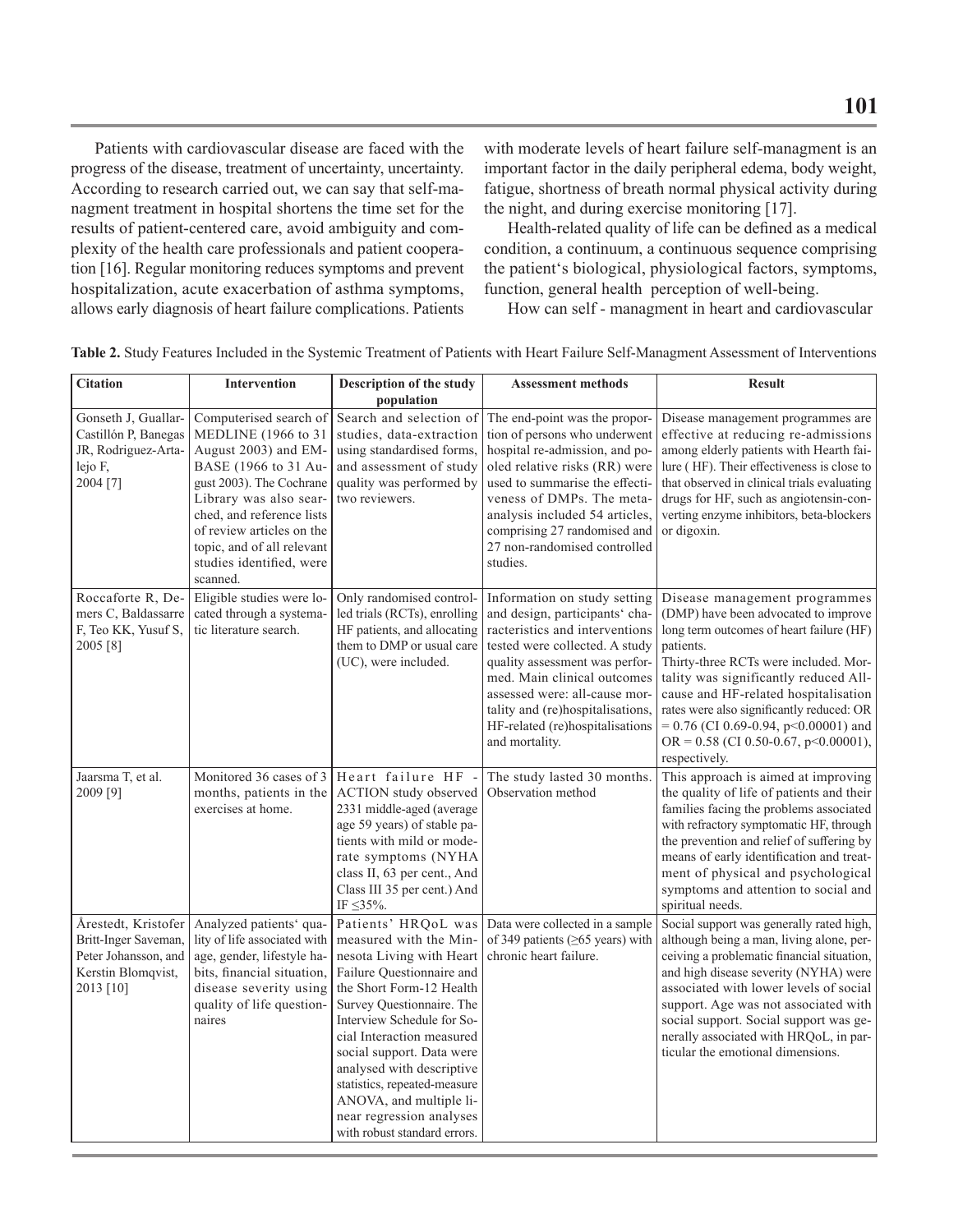| al., 2013 [11]                                                                              | Shively, Martha J., et   Few studies have exami-<br>ned whether chronic he-<br>art failure (HF) outcomes<br>can be improved by incre-<br>asing patient engagement<br>(known as activation) in<br>care and capabilities for<br>self-care management.<br>The objective was to de-<br>termine the efficacy of a<br>patient activation inter-<br>vention compared with<br>usual care on activation,<br>self-care management,<br>hospitalizations, and | 84 participants were stra-<br>tified by activation level<br>and randomly assigned to<br>usual care ( $n = 41$ ) or usual<br>care plus the intervention<br>$(n = 43)$ .                                                                                             | Articipants were primarily male<br>(99%), were white (77%), and<br>had New York Heart Associa-<br>tion III stage (52%). The mean<br>(SD) age was 66 (11) years, and<br>71% reported 3 or more comor-<br>bidities. The intervention group<br>compared with the usual care<br>group showed a significant in-<br>crease in activation/PAM scores<br>from baseline to 6 months. | Although the baseline MOS Specific<br>Adherence Scale mean was lower in<br>the intervention group, results showed<br>a significant group-by-time effect with<br>the intervention group improving more<br>over time. Participants in the interven-<br>tion group had fewer hospitalizations<br>compared with the usual care group<br>when the baseline activation/PAM level<br>was low or high.<br>This study supports the importance of<br>targeted interventions to improve pa-<br>tient activation or engagement in HF<br>care. Further work is needed related to<br>HF self-management measurement and |
|---------------------------------------------------------------------------------------------|---------------------------------------------------------------------------------------------------------------------------------------------------------------------------------------------------------------------------------------------------------------------------------------------------------------------------------------------------------------------------------------------------------------------------------------------------|--------------------------------------------------------------------------------------------------------------------------------------------------------------------------------------------------------------------------------------------------------------------|-----------------------------------------------------------------------------------------------------------------------------------------------------------------------------------------------------------------------------------------------------------------------------------------------------------------------------------------------------------------------------|-----------------------------------------------------------------------------------------------------------------------------------------------------------------------------------------------------------------------------------------------------------------------------------------------------------------------------------------------------------------------------------------------------------------------------------------------------------------------------------------------------------------------------------------------------------------------------------------------------------|
| Clark, Alexander M<br>Rachel Flynn, Zoe Y<br>Hsu, 2013 [12]                                 | emergency department<br>visits in patients with HF<br>The study is a systematic<br>review of randomized<br>controlled trials. The<br>following data sources<br>were used: MEDLINE<br>$(1966 - 11/2005)$ , EM-<br>BASE (1980-11/2005),<br>$CINAIL$ (1982-<br>$11/2005$ , the ACP Jour-                                                                                                                                                             | Included randomized con-<br>trolled trials of self-man-<br>agement interventions that<br>enrolled patients 18 years<br>of age or older who were<br>diagnosed with heart fail-<br>ure. The primary outcomes<br>of interest were all-cause<br>hospital readmissions, | Used a fixed effects model to<br>quantitatively synthesize re-<br>sults.<br>From 671 citations that were<br>identified, 6 randomized trials<br>with 857 patients were included<br>in the review. Self-management<br>decreased all-cause hospital<br>readmissions (OR 0.59; 95%                                                                                              | outcomes.<br>Self-management programs targeted<br>for patients with heart failure decrease<br>overall hospital readmissions and read-<br>missions for heart failure.                                                                                                                                                                                                                                                                                                                                                                                                                                      |
|                                                                                             | nal Club database (to<br>$11/2005$ , the Cochrane<br>Central Trial Registry and<br>the Cochrane Database of<br>Systematic Reviews (to<br>$11/2005$ ; article refer-<br>ence lists; and experts in<br>the field.                                                                                                                                                                                                                                   | hospital readmissions due<br>to heart failure, and mor-<br>tality. Secondary outcomes<br>were compliance with<br>treatment and quality of<br>life scores. Three reviewers<br>independently assessed the<br>quality of each study and<br>abstracted the results.    | confidence interval (CI) 0.44<br>to 0.80, $P = 0.001$ ) and heart<br>failure readmissions (OR<br>0.44; 95% CI 0.27 to 0.71, P<br>$= 0.001$ ).                                                                                                                                                                                                                               |                                                                                                                                                                                                                                                                                                                                                                                                                                                                                                                                                                                                           |
| Wenru Wang, Ying<br>Lau, Aloysius Chow,<br>David R Thompson<br>and Hong-Gu He,<br>2014 [13] | This study aimed to<br>explore and identify the<br>relationship between he-<br>alth-related quality of life<br>(HROoL) and<br>perceived social support<br>among Chinese patients<br>with coronary heart dis-<br>ease (CHD) in mainland<br>China.                                                                                                                                                                                                  | A descriptive correlational<br>study was conducted with a<br>convenience sample of 200<br>Chinese patients with CHD<br>recruited from the cardiac<br>outpatient departments of<br>two university-affiliated<br>hospitals in Xi'an, China.                          | The Chinese<br>Mandarin versions of the Short-<br>form 36-item health survey<br>(CM:SF-36) and the Medical<br>Outcomes Study Social Support<br>Survey (CM:MOS-SSS) were<br>administered to assess HRQoL<br>and perceived social support.                                                                                                                                    | Multiple regression analyses identified<br>four significant predictors of deteriorated<br>physical health (increasing age, co-mor-<br>bidity with heart failure or hypertension,<br>and smoking status) and two significant<br>predictors of poor mental health (co-<br>morbidity with heart failure and percei-<br>ved social support).<br>Health status and social support in<br>Chinese people with CHD should be<br>routinely assessed and, where feasible,<br>addressed through appropriate individu-<br>ally tailored interventions.                                                                |
| Piette, John D., et<br>al., 2015 [14]                                                       | State-of-the-art review<br>and literature synthesis<br>of peer-reviewed and<br>gray literature published<br>since 2004.                                                                                                                                                                                                                                                                                                                           | The review prioritized ran-<br>domized trials and studies<br>focused on cardiovascular<br>diseases and risk factors,<br>but included other reports<br>when they represented the<br>best available evidence.                                                        | The search emphasized reports<br>on the potential benefits of<br>mHealth interventions imple-<br>mented in low- and middle-in-<br>come countries.                                                                                                                                                                                                                           | Interactive voice response and short<br>message service interventions can im-<br>prove cardiovascular preventive care<br>in developed countries by addressing<br>risk factors including weight, smoking,<br>and physical activity for cardiovascular<br>disease management also have shown<br>benefits with respect to hypertension<br>management, Multimodal interventions<br>including Web-based communication<br>with clinicians and mHealth-enabled<br>clinical monitoring with feedback also<br>have shown benefits.                                                                                 |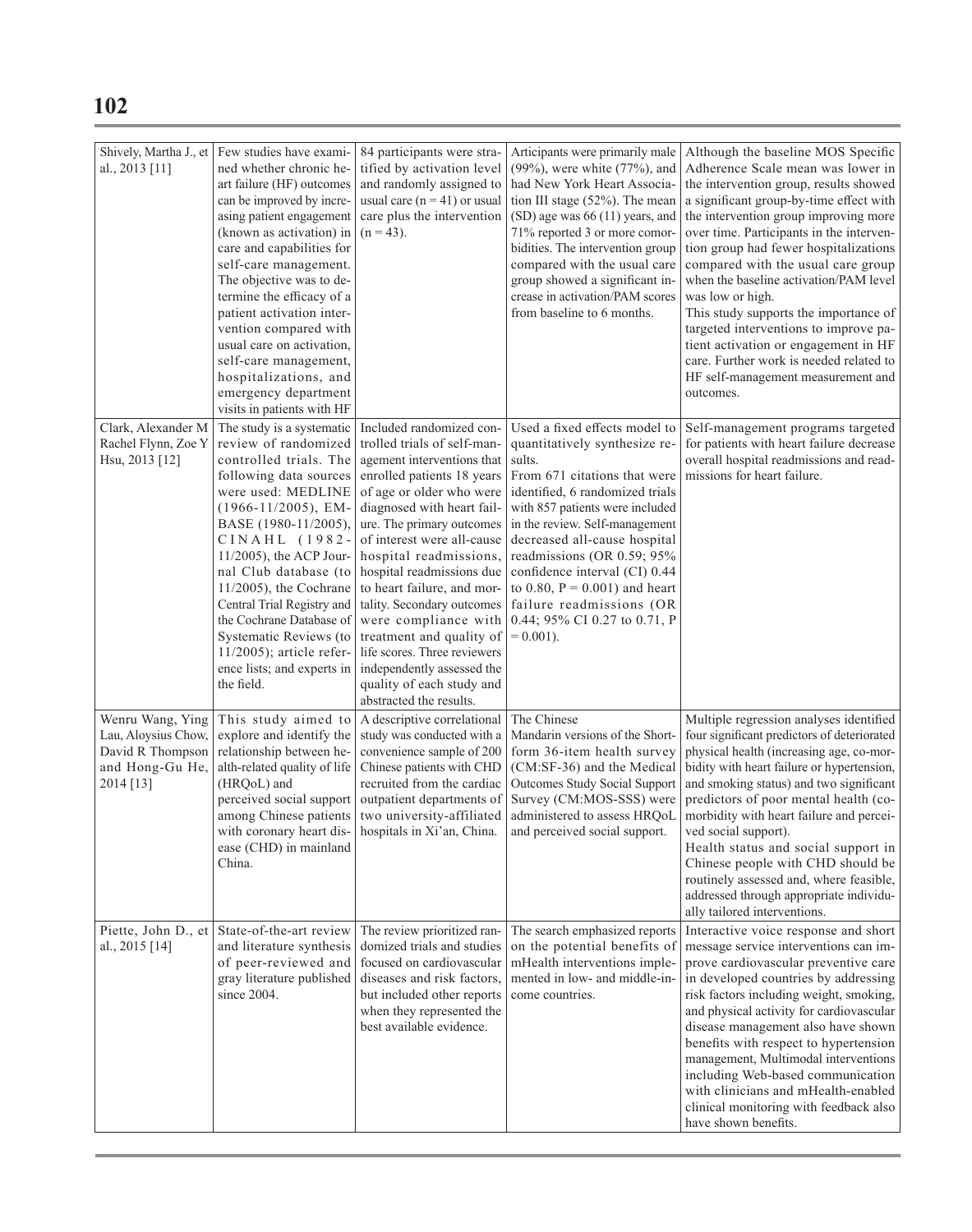|                     |                                             |           | Bekelman, David B., Self-managment was me- This cross-sectional study The associations between the Deficits in psychomotor speed have |
|---------------------|---------------------------------------------|-----------|---------------------------------------------------------------------------------------------------------------------------------------|
| et al., $2015$ [15] |                                             |           | asured with the European included 105 heart failure study variables were exami- implications for how patients should                  |
|                     |                                             |           | Heart Failure Self-Care patients in NYHA II-IV, ned with multiple regression be educated and supported to perform                     |
|                     | Behavior Scale, cogni- median age 72 years. | analyses. | self-managment                                                                                                                        |
|                     | tive function with a neu-                   |           |                                                                                                                                       |
|                     | ropsychological battery,                    |           |                                                                                                                                       |
|                     | and depressive symptoms                     |           |                                                                                                                                       |
|                     | were measured with the                      |           |                                                                                                                                       |
|                     | Patient Health Ouestion-                    |           |                                                                                                                                       |
|                     | naire.                                      |           |                                                                                                                                       |

**Table 3.** Study Features Included in the Systemic Treatment of Patients with Cardiovascular Disease Assessment of Interventions Jovicic, Aleksandra, Jayna M. Holroyd-Leduc, and Sharon E. Straus. "Effects of self-management intervention on health outcomes of patients with heart failure: a systematic *review of randomized controlled trials." BMC cardiovascular disorders 6.1 (2006): 1. [19]*

| <b>Citation</b>                      | Intervention                                                                                                                                                                                                         | <b>Description of the study</b>                                                                                                                                                                              | <b>Assessment</b>                                                                                               | <b>Result</b>                                                                                                                                    |
|--------------------------------------|----------------------------------------------------------------------------------------------------------------------------------------------------------------------------------------------------------------------|--------------------------------------------------------------------------------------------------------------------------------------------------------------------------------------------------------------|-----------------------------------------------------------------------------------------------------------------|--------------------------------------------------------------------------------------------------------------------------------------------------|
|                                      |                                                                                                                                                                                                                      | population                                                                                                                                                                                                   | methods                                                                                                         |                                                                                                                                                  |
| Cline et al.<br>(Sweden)             | Patients and their family members learning<br>about heart failure                                                                                                                                                    | $N = 190(110/80)$<br>Men: 53%<br>Average age: 75.6<br>Age: 65-84<br>NYHA average: 2.6                                                                                                                        | 1 year; The self-fil-<br>ling questionnaires,<br>hospital records                                               | Re-visit hospitals, the number<br>of days of hospitalization, he-<br>alth care costs, within 1 year,<br>mortality, quality of life               |
| Jaarsma et al.<br>(Netherlands)      | Teaching about the heart failure guidelines, the<br>effects of fluid balance, recognition of warning<br>symptoms. Consulting Average: 4 sessions in<br>the hospital, 1 telephone, 1 visit at home after<br>discharge | $N = 179(95/84)$<br>Men: 58%<br>Average age: 73.<br>NYHA III: 17%<br>NYHA III-IV: 21%, NYHA<br>IV: $61\%$ .                                                                                                  | 1,3,9 months, inter-<br>views with patients<br>method, question-<br>naires                                      | Self-care skills, self-care be-<br>havior, quality of life, overall<br>well-being, the number of<br>days of hospitalization, use<br>of resources |
| Koelling et al.<br>(United States)   | Training 1 hr., Shipping instructions about<br>your medication, weight, diet issues, monitor<br>for symptoms, including cooperation with the<br>doctor                                                               | $N = 223$ (116/107)<br>Men: 58%<br>Average age: 65<br><b>Blacks: 22%</b><br>Coronary disease: 64%                                                                                                            | 6 months, nurses<br>call 1.3, 6 months                                                                          | Hospitalization for heart fai-<br>lure, cardiovascular disease<br>and other causes), mortality,<br>cost of care, autonomy scores                 |
| Koelling et al.<br>(United States)   | Education about the disease, medication, and<br>the early signs and symptoms of a healthy li-<br>festyle when to seek help                                                                                           | $N = 88(44/44)$<br>Men: 66/48%<br>Average age: 71.6/75.9<br>White: 77/70%                                                                                                                                    | 1 year, records re-<br>view, contact with<br>the closest relati-<br>ves, the issue of in-<br>formation to homes | Hospitalization for heart fai-<br>lure, cardiovascular disease,<br>otherwise                                                                     |
| Ross et al.<br>(United States)       | Educational software, messaging system to<br>staff dealing with patients                                                                                                                                             | $N = 107(53/54)$<br>Men: 74/80%<br>Average age: 55/57<br>College: 44/53% (v. decliners:<br>$26\%)$<br>White: 88/92% (v. 75% decli-<br>ners)<br>Household income > \$45 K:<br>50/56%<br>$(v. 76\%$ decliners) | 6 months, year.<br>written survey                                                                               | Hospitalization, health status,<br>independence effectiveness,<br>doctor appointments com-<br>pliance, satisfaction                              |
| Sethares & Elliot<br>(United States) | Nurse-led intervention in helping to understand<br>the advantages and disadvantages of self-ma-<br>nagement program, 1 week and 1 month after<br>discharge                                                           | $N = 70(37/33)$<br>Average age: 76.8/75.7<br>NYHA average: 3.0<br>education (years): 11/11                                                                                                                   | measurement scales                                                                                              | 3 months, health   Hospitalization, quality of<br>life, beliefs, benefits, treat-<br>ment barriers                                               |

diseases be improved?

Self-management is important for quality of life, symptom control, in order to reduce complications, early diagnosis, to a holistic approach, including physical, psychological, social and spiritual well-being. It is important to use command-care policy among palliative care professionals and heart failure care team and / or primary care physician [18].

In order to examine the general physical symptoms and depressive effect on the health of patients, depending on the patient's age, education, New York Heart Association NYHA functional class, financial status, health perception studies using symptoms (Symptom Status Questionnaire), depression (Beck Depression Inventory II) and HRQOL questionnaires (Minnesota Living with Heart Failure Questionnaire). Inves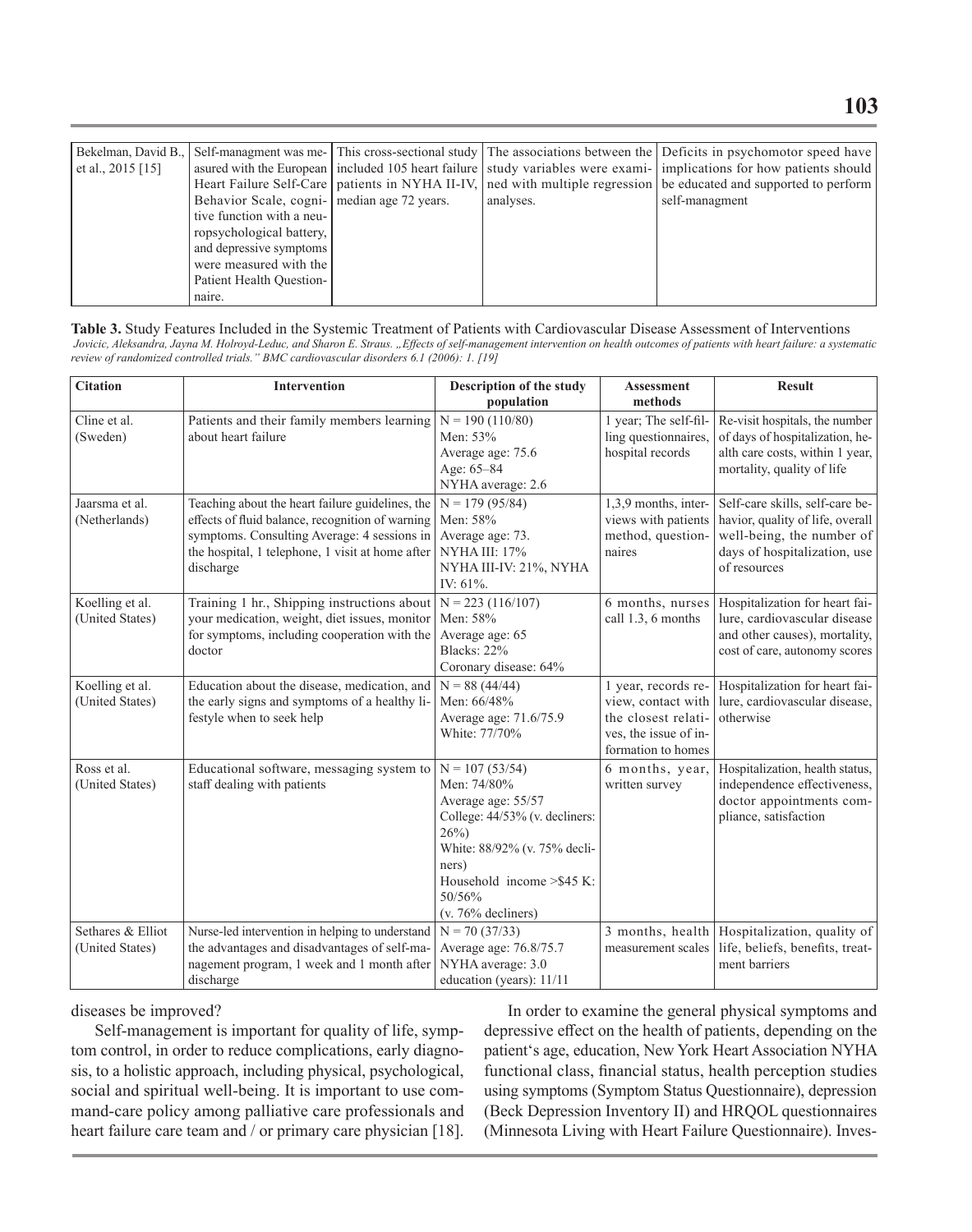tigations were carried out at the onset, and 12 months later. Patients are divided into three groups according to the physical and depressive symptoms: a) there are no symptoms, b) one symptom group (dyspnea or fatigue), c) two symptom group (physical and depressive symptoms). Research reveals the physical symptoms of depression and links to quality of life and HRQOL, reveals further research in this area prospects [18], there is a lack of research in this area by analyzing older people with heart failure and quality of life.

One study in Sweden had analyzed patients quality of life associated with age, gender, lifestyle habits, financial situation, disease severity using quality of life questionnaires (Minnesota Living with Heart Failure Questionnaire and the Short Form-12 Health Survey Questionnaire). The study revealed the most important aspect of the lack of emotional support for patients with chronic heart failure. We can say that the analysis of health-related quality of life is important in view of the social support dimensions [10].

Heart failure is characterized by frequent hospitalization in adults over the age of 65 stage. Studies have shown disease management programs can reduce the number of repeated hospitalizations of older persons in a group with heart failure.

Studies have revealed the self- management programs in a positive impact on reducing the number of mortality, quality of life and shortening the period of hospitalization (8). Further work is needed related to self-management and outcomes measurement [11].

Over the past 15 years, nursing research has made great progress in identifying heart failure patients with psychosocial, non-drug measures management and behavioral aspects. Carried out research in this area influenced by a succession of studies, registries and further research development [12].

The progress of analysis of Medline from 1966 to 2005, EMBASE system from 1980 to 2005, CINAHL from 1982 to 2005 and the Cochrane database of systematic reviews at the time, which was analyzed in self-managment programs to patients with heart failure (Table Research characteristics). Statistical significance was assessed using the Q - test, the quantitative data synthesis applied Mantel-Haenszel test pattern. The results were achieved through a fully integrated programs that include comprehensive patient assessment, medication usage optimization, patient education, medical specialists monitoring. Self-management programs are to provide patients with opportunities to take on a responsible role in dealing with their illness situation: symptoms monitoring, regular drug consumption, addressing the need for assistance. Application of these interventions can reduce the use of resources in the healthcare system [18].

In view of the heart failure patients it is important to understand the number of self-managment programs on clinical

outcomes strategies. The study justifies patients with heart failure self-managment strategies, the effectiveness of the hospital reports the number of hospital admissions, mortality reduction, improvement of quality of life.

### **Discussion**

Although evidence has been provided for all three areas, it is dificult to reach firm conclusions about how people manage their illness themselves with heart and cardiovascular diseases. Self – management strategies such as using information and using distraction technigues were identified, these were largely initiated by researchers, or suggested to patients (20). The lack of papers to self - management for people with heart and cardiovascular diseases suggests there is room for improvement in supported self – management and a need for further research in this area. In addition, although self management programmes are well established in North America, in the UK. Likewise, the programmes in the U.S tend to focus on chronic conditions such as diabetes, arthritis and asthma and emphasise the patients long term illness management role.

The aim of self management education programmes is, therefore, to emphasise the role of patient education in preventative and therapeutic health care activities, and usually consist of organised learning experiences designed to facilitate adoption of health promoting behaviours. Education programmes could improve health status, quality of life while reducing hospitalisation. Likewise, none of the studies specifically asked patients for their experience of how they managed their illness themselves. What people do across their journey and what is perceived to be beneficial. It is, therefore, difficult to ascertain how their self management needs can then be supported. However, the review does identify key aspects of self management and heart and cardiovascular diseases care, has implications for practice, particularly, nursing practice, and identifies areas for future research particularly related to patients experience and self management.

Moreover, the literature on self management in heart and cardiovascular diseases, chronic illness is largely focused on the activities of individuals and families with the intention of enhansing health, preventing disease, limiting illness and restoring quality of life. Information and education helped them manage their emotional self management and adjust psychologically to their illness.

#### **Conclusions**

1. Self management strategies for people with heart and cardiovascular disease should be related to helping them cope with pain and debilitating symptoms, coping emotionally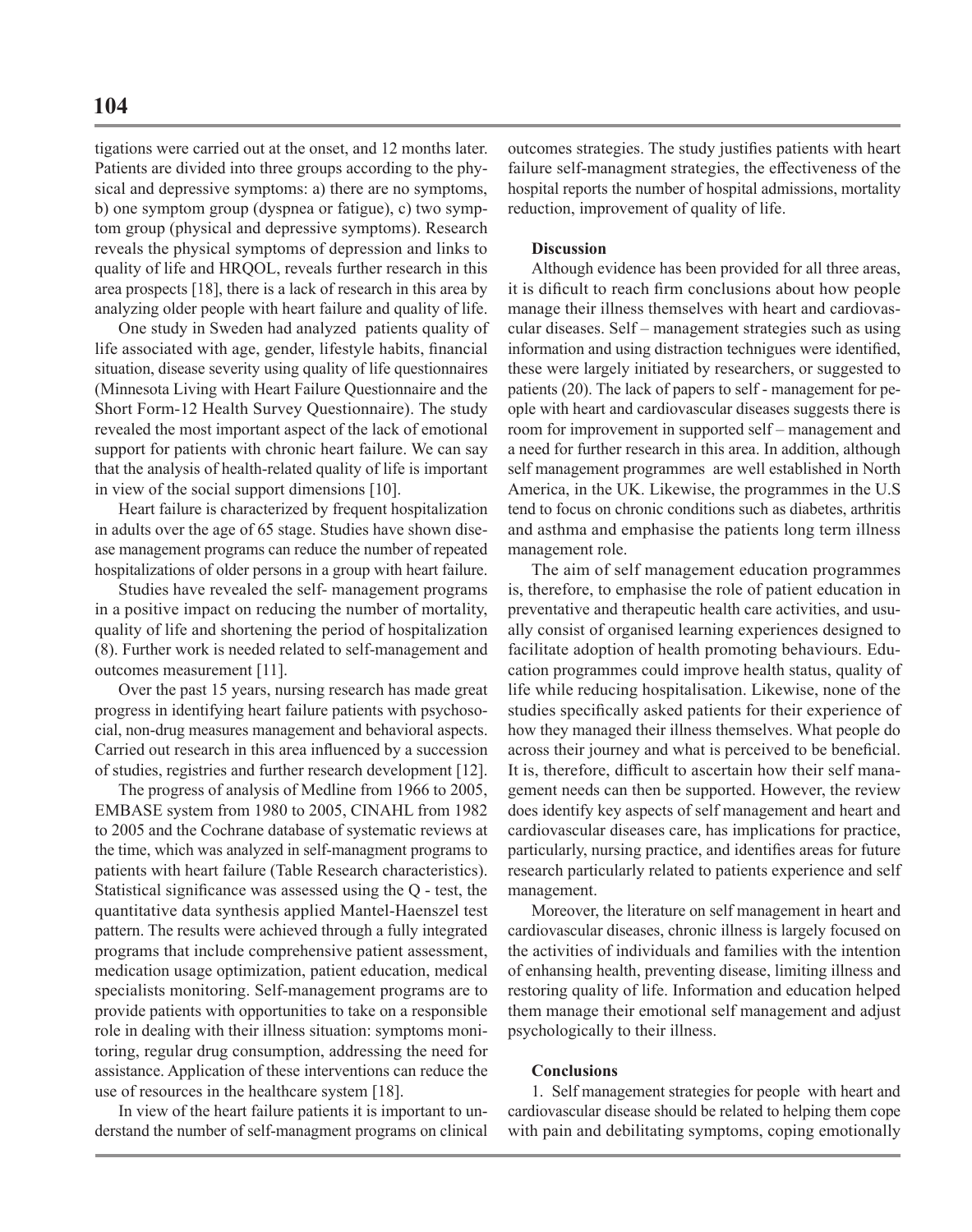and adjusting psychosocially to their illness, and alleviating distress associated with symptoms that can not easily be improved, such as overweight. Examples of good practice should be and be formally evaluated.

2. According to much of the health promotion research, it appears that nurses have not yet demonstrated a clear and obvious political role in implementing health promotion activities. Instead, nurses can be considered general health promoters, with their health promotion activities based on sound knowledge and giving information to patients.

3. Nursing is an appropriate profession in which to implement health promotion, but several barriers associated with organizational culture have a marked effect on delivery. Therefore, more research is needed to determine how to support nurses in implementing health promotion in their roles in a variety of health-care services.

## **References**

- 1. Rinkūnienė E, Petrulionienė Ž. Mirtingumo nuo širdies ir kraujagyslių ligų tendencijos Lietuvoje ir Europos Sąjungos šalyse. Medicinos teorija ir praktika, 2013;19(2):130-136.
- 2. Thompson DR, YU Cheuk-Man. Quality of life in patients with coronary heart disease-I: Assessment tools. Health and Quality of Life Outcomes 2003;1:42.

https://doi.org/10.1186/1477-7525-1-42

3. Wullianallur R, Viju R. An empyrical study of chronic diseases in the United States: a visual analytics approach to public health. International Journal of Environmental Research and Public Health 2018;15(3):431.

```
 https://doi.org/10.3390/ijerph15030431
```
4. Bodenheimer T, Lorig K, Hyolman H, et al. Patient selfmanagement of chronic disease in primary care. Jama 2002;288(19):2469-2475.

https://doi.org/10.1001/jama.288.19.2469

5. Koch T, Jenkin P, Kralik D. Chronic illness self‐management: locating the 'self'. Journal of advanced nursing 2004;48(5):484- 492.

https://doi.org/10.1111/j.1365-2648.2004.03237.x

- 6. Mozaffarian D, Benjamin E, et al. Heart disease and stroke statistics--2015 update: a report from the American Heart Association. Circulation 2015;131:e29-e322.
- 7. Gonseth J, Guallar-Castillón P, Banegas JR, Rodríguez-Artalejo F, et al. The effectiveness of disease management programmes in reducing hospital re-admission in older patients with heart failure: a systematic review and meta-analysis of published reports. European Heart Journal 2004;25(18):1570-1595. https://doi.org/10.1016/j.ehj.2004.04.022
- 8. Roccaforte R, Demers C, Baldassarre F, et al. Effectiveness of comprehensive disease management programmes in improving clinical outcomes in heart failure patients. A meta‐analysis. European Journal of Heart Failure 2005;7(7):1133-1144.

https://doi.org/10.1016/j.ejheart.2005.08.005

- 9. Jaarsma T, Beattie JM, Ryder M, et al. Palliative care in heart failure: a position statement from the palliative care workshop of the Heart Failure Association of the European Society of Cardiology. European Journal of Heart Failure 2009;11(5):433-443. https://doi.org/10.1093/eurjhf/hfp041
- 10. Årestedt K, Saveman BI, et al. Social support and its association with health-related quality of life among older patients with chronic heart failure. European Journal of Cardiovascular Nursing 2013;12(1):69-77.

https://doi.org/10.1177/1474515111432997

- 11. Shively MJ, Gardetto NJ, et al. Effect of patient activation on self-management in patients with heart failure. Journal of Cardiovascular Nursing 2013; 28(1): 20-34. https://doi.org/10.1097/JCN.0b013e318239f9f9
- 12. Clark AM, Flynn R, et al. Heart failure with preserved ejection fraction: health services implications of a stealth syndrome. European Journal of Cardiovascular Nursing 2013; 12(4):316-7. https://doi.org/10.1177/1474515112466156
- 13. Wang W, Lau Y, Chow A, et al. Health-related quality of life and social support among Chinese patients with coronary heart disease in mainland China. European Journal of Cardiovascular Nursing 2014;13(1):48-54.

https://doi.org/10.1177/1474515113476995

- 14. Piette JD, List J, Rana GK, et al. Mobile health devices as tools for worldwide cardiovascular risk reduction and disease management. Circulation 2015;132(21): 2012-2027. https://doi.org/10.1161/CIRCULATIONAHA.114.008723
- 15. Bekelman DB, Plomondon ME, Carey EP, et al. Primary results of the patient-centered disease management (PCDM) for heart failure study: a randomized clinical trial. JAMA Internal Medicine 2015;175(5):725-732.

https://doi.org/10.1001/jamainternmed.2015.0315

16. Dudas K, Olsson LE, Wolf A, et al. Uncertainty in illness among patients with chronic heart failure is less in person-centred care than in usual care. European Journal of Cardiovascular Nursing 2013;12(6):521-8.

```
 https://doi.org/10.1177/1474515112472270
```
17. Gallagher R. Self management, symptom monitoring and associated factors in people with heart failure living in the community. European Journal of Cardiovascular Nursing 2010; 9(3):153-160.

https://doi.org/10.1016/j.ejcnurse.2009.12.006

18. Heo S, Moser DK, Pressler SJ, et al. Dose-dependent relationship of physical and depressive symptoms with health-related quality of life in patients with heart failure. European Journal of Cardiovascular Nursing 2013;12(5):454-460. https://doi.org/10.1177/1474515112470996

19. Jovicic A, Holroyd-Leduc JM, Straus SE. Effects of self-mana-

gement intervention on health outcomes of patients with heart failure: a systematic review of randomized controlled trials.